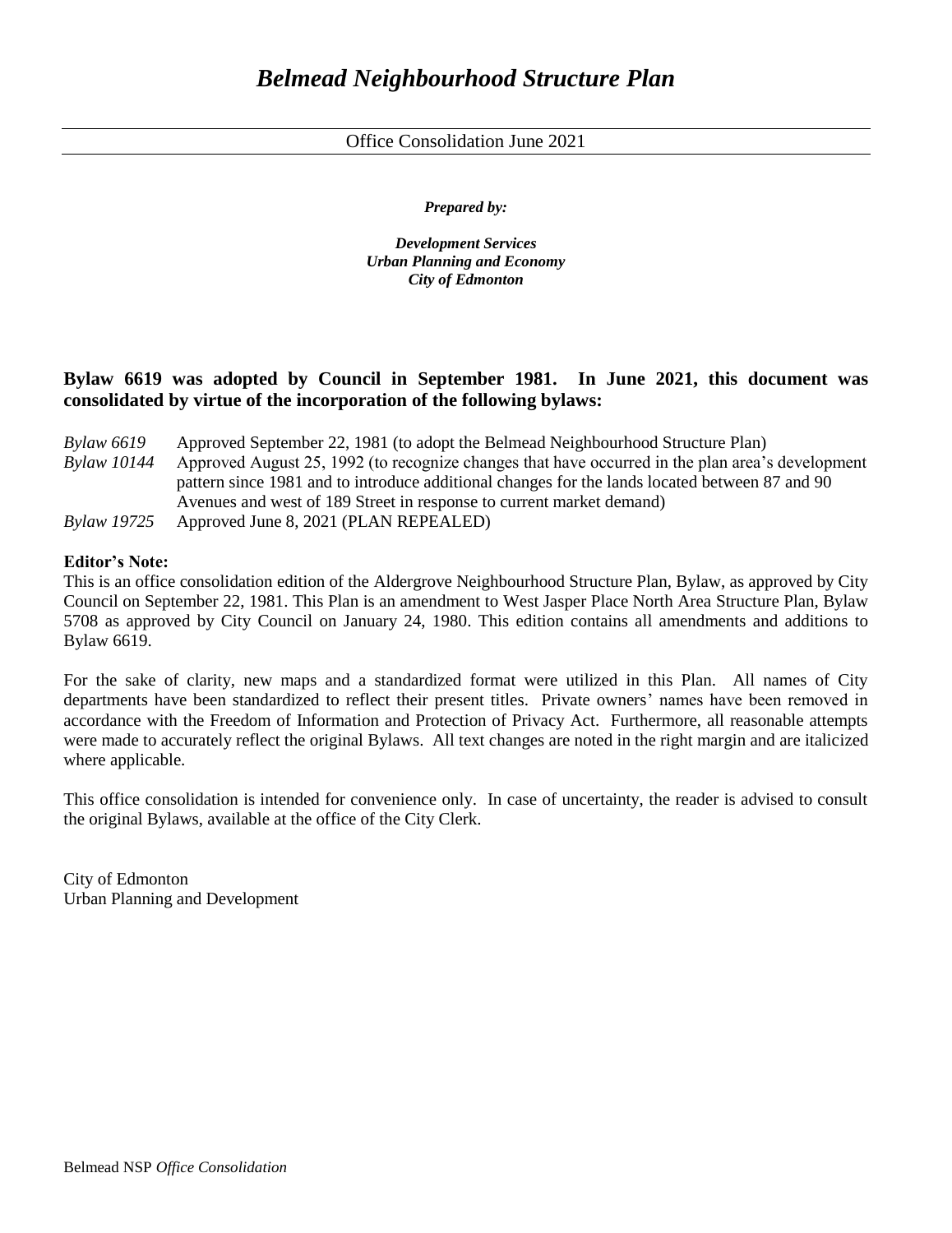WEST JASPER PLACE: NORTH AMENDMENT AREA Addendum to the Belmead Neighbourhood Structure Plan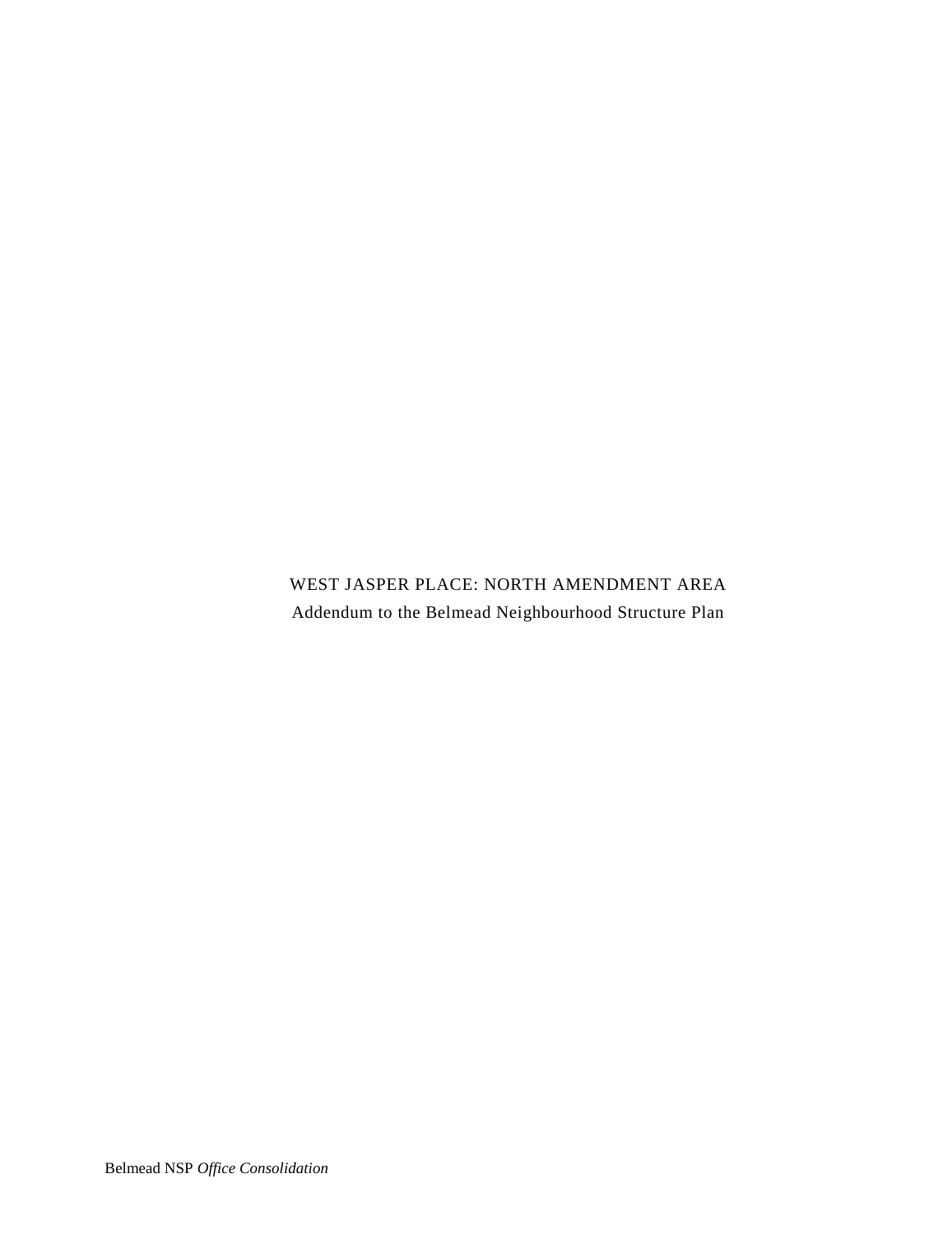The following points are presented as additional information regarding the Belmead Neighbourhood Structure Plan and Sub-division. These points will bring the report in line with the requirements of the Neighbourhood Structure Plan Terms of Reference. In addition, the plan has been adjusted accordingly.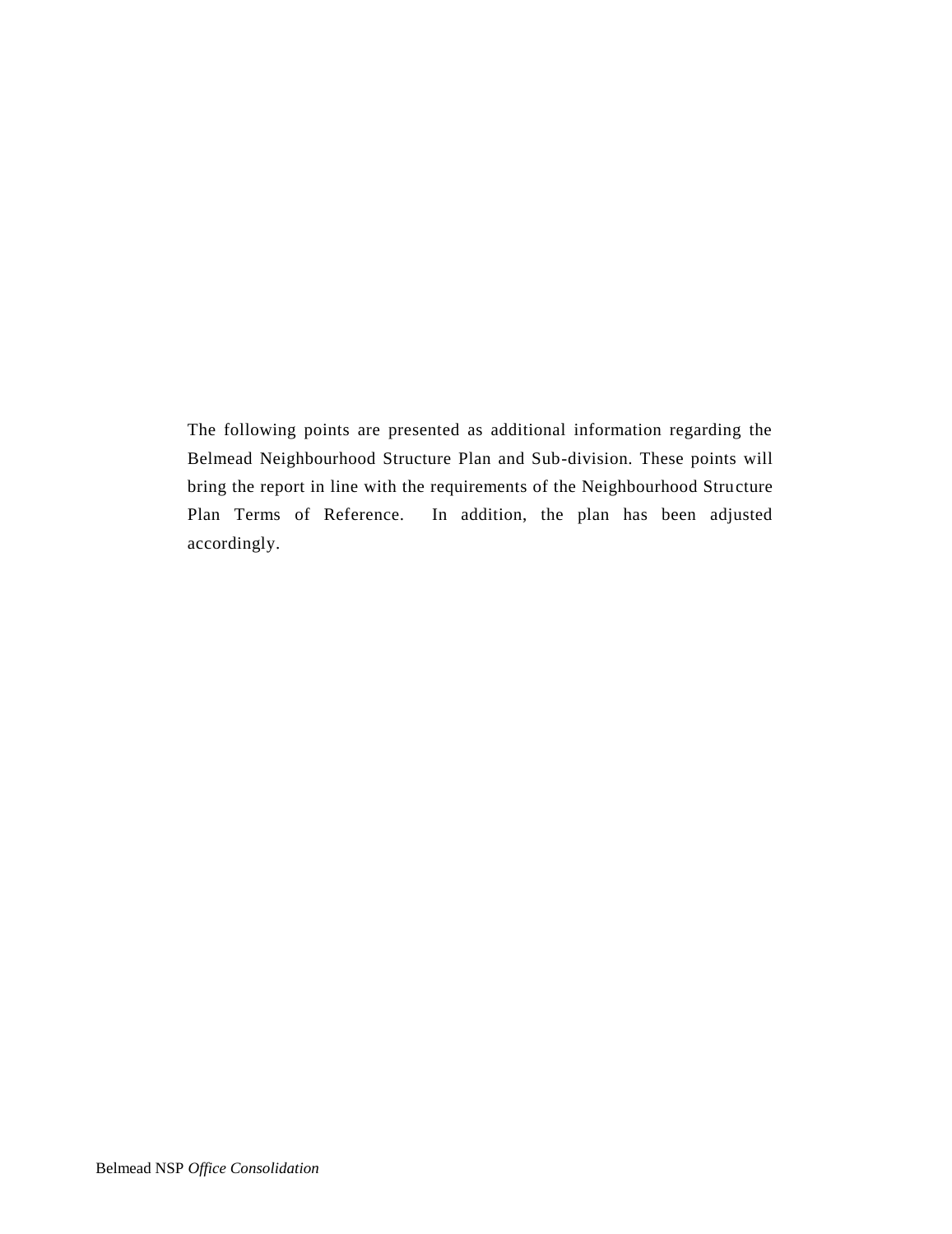- la) The eastern boundary of the dry pond area will be shifted to coincide with the easterly boundary of the neighbourhood and the north boundary shifted to the south right-of-way of 95 Avenue. In addition the pond will be designated a PU under the Land Use Bylaw.
- lb) Lots 10 and 15, Block 1 will be lengthened so that the rear property line is common with the south boundary of the storm pond.
- lc) Lots 2 through 9, Block 1 will not be lengthened because of the engineering design required for the pond and also no lane can be provided because of the following reasons:
	- the elevation difference from the rear property lines of Lots 2-9, Block 1 to the top of the 7:1 slope is some 2 - 2.5 metres.
	- the requirements for a lane would mean the construction of a retaining wall (approximately 2 metres) along the back property lines therefore rendering the lane non-functional for rear yard vehicular access.
	- alternatively a retaining wall (approximately 1.5 2.0 metres) would have to be built on the easterly property line of the lane, adjacent to the 7:1 slope. This could create a dangerous situation for vehicular use - particularly during the winter seasons.
	- given the dead-ending of the lane adjacent to 95 Avenue, it would be necessary to have a 20m x 20m turn-round, which would force a redesign of the pond to insure proper invert elevation (ie. 76.6 as noted on the enclosing drawing).

It is therefore requested that the lane adjoining Lots 2-9, Block 1 not be a condition of approval.

2) Since no reserve is to be located adjacent to the dry pond, pursuant to City of Edmonton's policy, the total 10% (approximately 7.86 acres) will be located in the central park - currently Lot 41 M.R., Block 1. This will require some minor re-design of the lots adjacent to the park area.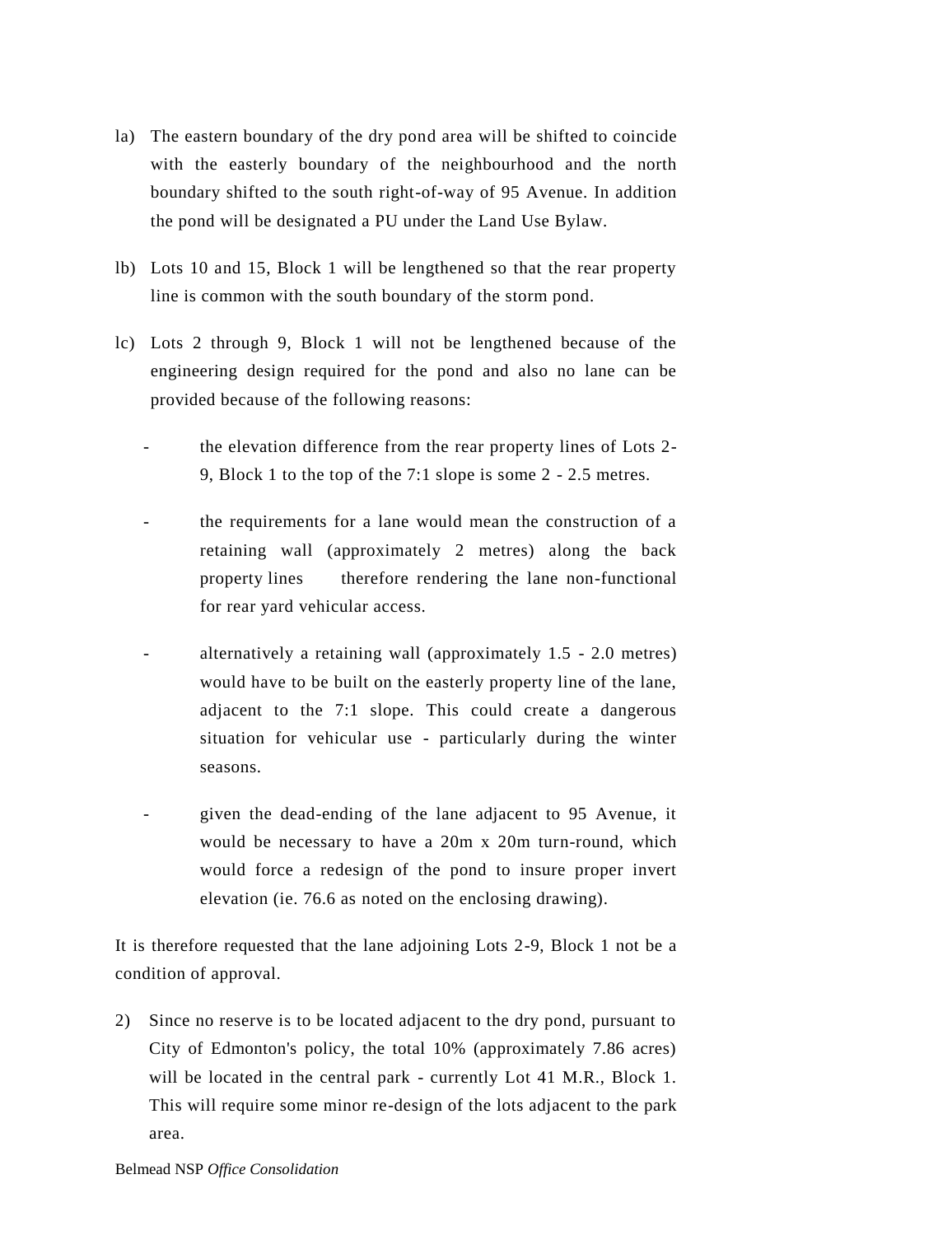- 3) It is recognized that the existing Belmead Neighbourhood was subdivided under the old Zoning Bylaw and as such the lots are larger than those currently being designed in new neighbourhoods. This point is noted and those lots backing onto the old neighbourhood will be enlarged to "match-up" with existing lot lines where possible.
- 4) The proposed change for the watermain utility lot will be subject to confirmation by Water and Sanitation.
- 5) The request for a walkway between Lots 36 and 37, Block 6 appears to be redundant based on discussions with Alberta Environment and pursuant to the circulation returns of the first subdivision proposal. Alberta Environment are not prepared to make a committment as to any future land use in the R.D.A. lands and in fact are not positive as to any potential land release.
- 6a) The North West Jasper Place Area Structure Plan was adopted by City Council on 11 June 1979 and as such indicated that the Belmead Neighbourhood was to be single family in nature. There was no requirement for any other use (eg. commercial, institutional or higher density housing), excepting a park site in the central portion of the neighbourhood. Thus, the Neighbourhood Structure Plan and tentative plan of subdivision, as submitted, are in conformity with the Area Structure Plan. *Bylaw 10144 revised Bylaw 6619 through the addition of other land uses to the Neighbourhood for the lands located between 87 and 90 Avenue and west of 189 Street in response to current market demand. These land uses included a commercial site, religious assembly site, row housing site, and a site*
- 6b) The transportation system has been designed upon the basis of the Area Structure and the existing subdivisions of La Perle and Aldergrove. To insure sound transportation design a major northsouth collector route has been designated (188 street) which joins 95 Avenue and 87 Avenue. Internally, the system is comprised of a series of local streets to serve the residential lots.

6c) School age children from the Belmead Neighbourhood will be

Bylaw 10144 August 25, 1992

Bylaw 10144 August 25, 1992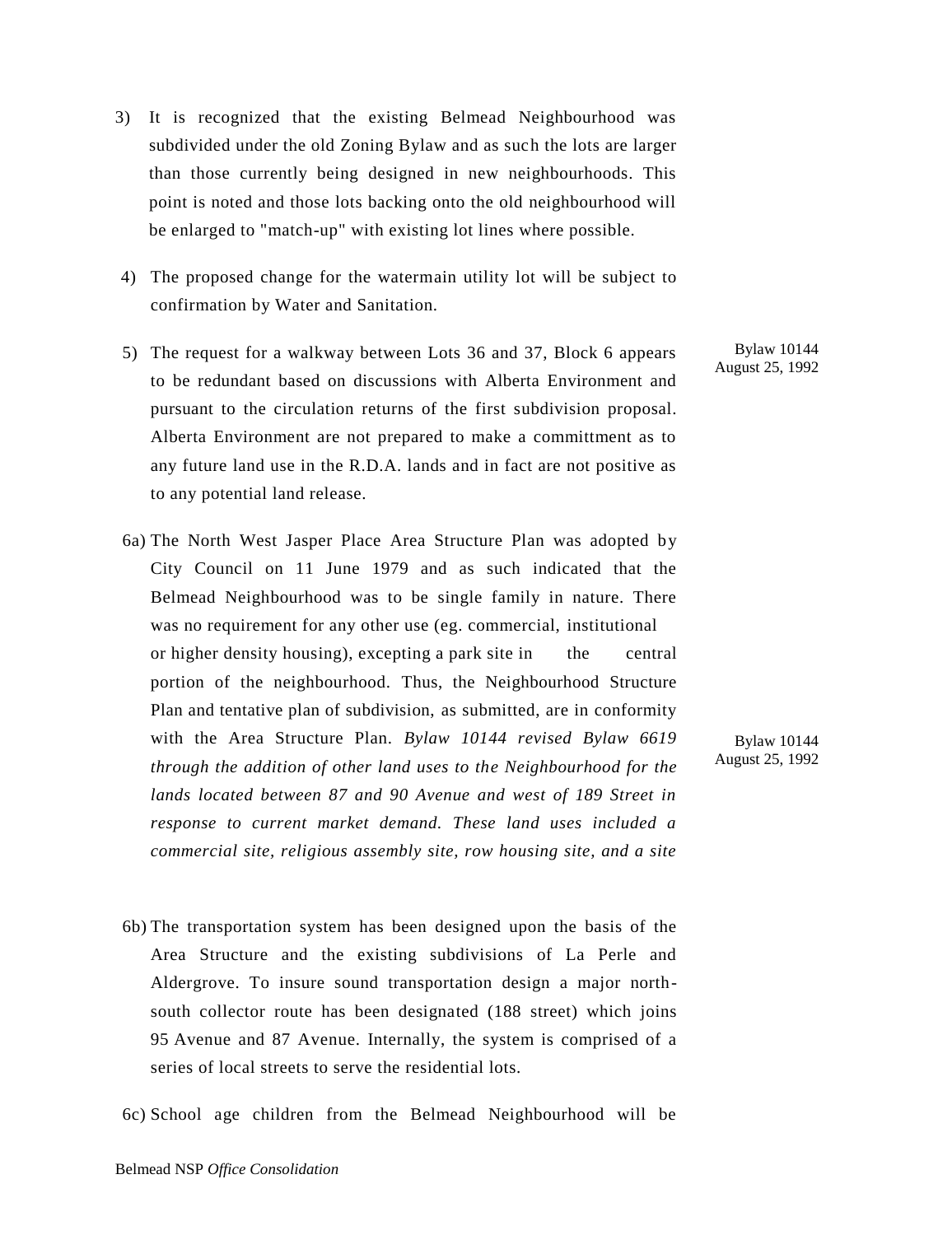accommodated in the Belmead Elementary School located in the existing Belmead Neighbourhood. High School students will go to Jasper Composite High School until such time as the West Jasper Campus Complex is completed and operational. In total the Belmead Extension area will generate some *201* Elementary, *93* junior high and *64* senior high.

6d) The density range in the approved Area Structure Plan is 16 - 22 persons per gross acre (*39.5 – 54 persons per gross hectare)*. Since the Belmead Neighbourhood is *predominantly* single family, the density is at the lower end of the range (*34.53 persons per gross hectare).*

Pursuant to the Neighbourhood Structure Plan and the tentative plan of sub-division, it is requested that the area west of 188 Street be designated as R.P.L. (see enclosed sketch). It should be noted that the lots on the sub-division plan are to remain as shown, all being to RF1 standards. The reason for their request is because of feed-back from builders who wish to have greater siting flexibility, which the R.P.L. district provides. *Bylaw 10144 included changes to the residential land use designations in the Neighbourhood. The majority of the neighbourhood is designated RF1, with the exception of the semidetached (RF4) and row housing (DC2) in the southwest corner of the plan area.*

I trust that the above information covers the points raised in your letter and that the plan can be scheduled for the Municipal Planning Commission. Should questions arise please contact our office, I remain,

Respectfully yours,

Frank A. Greif PRINCIPAL

Bylaw 10144 August 25, 1992

Bylaw 10144 August 25, 1992 Amended by Editor

> Bylaw 10144 August 25, 1992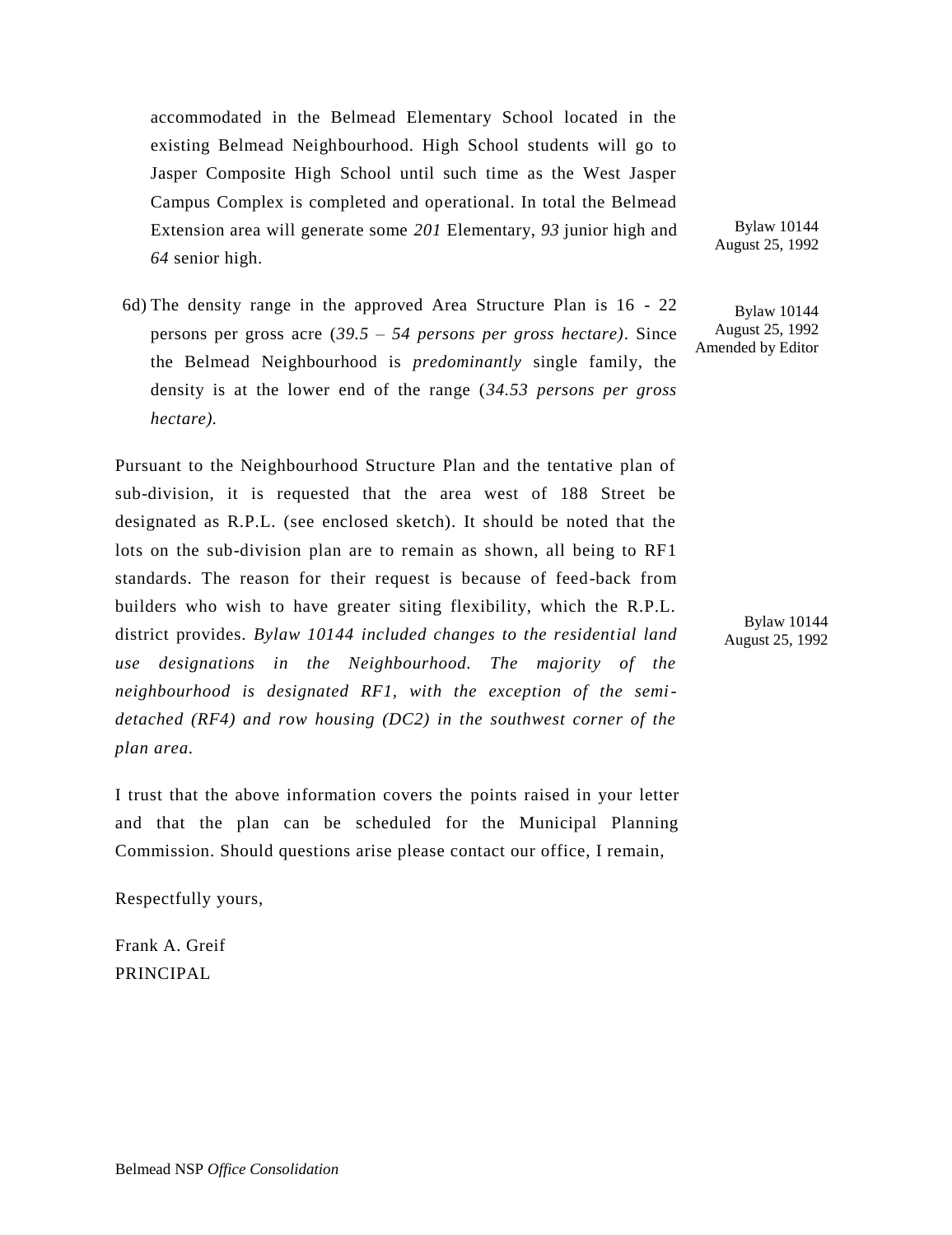

Belmead NSP *Office Consolidation*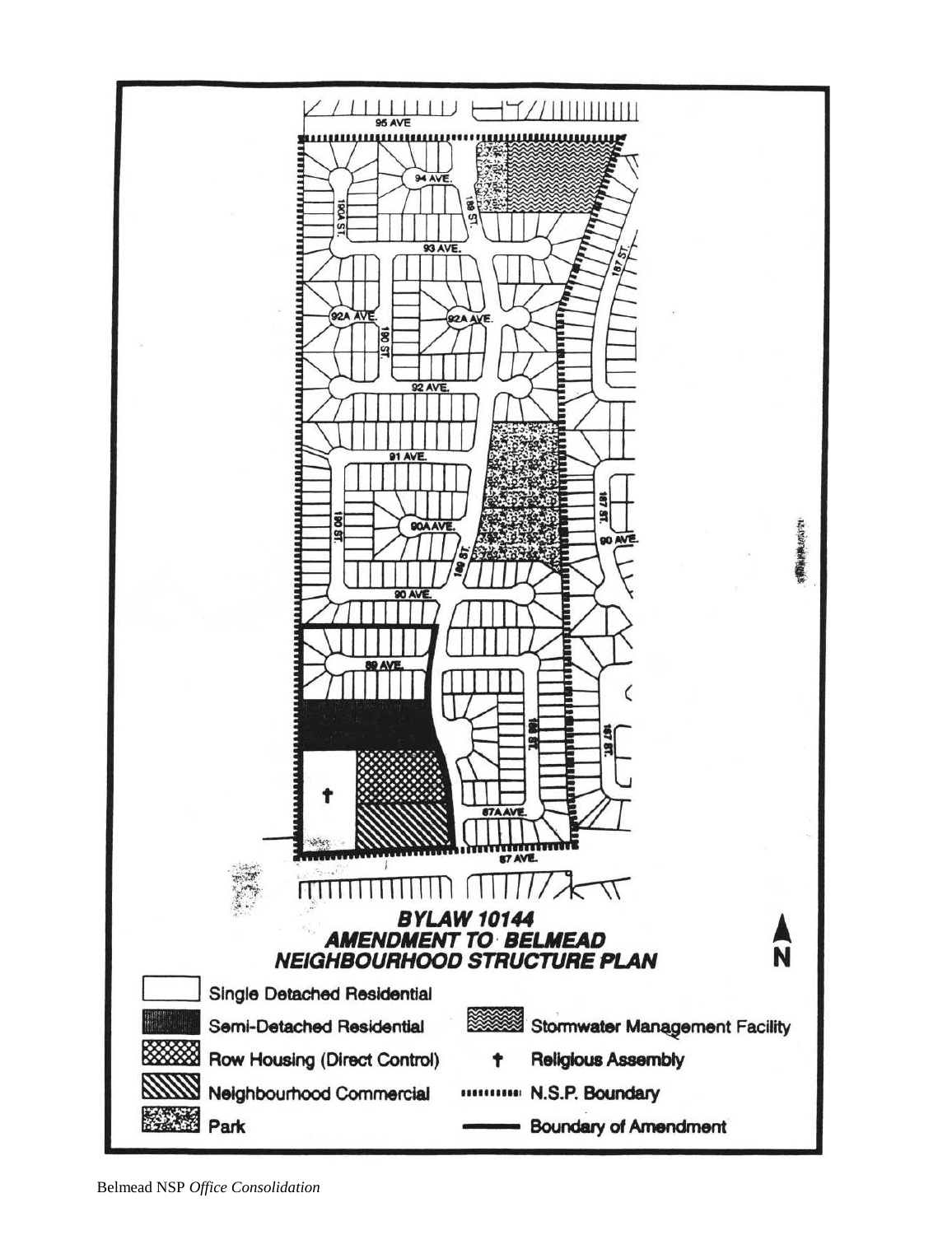# WEST JASPER PLACE: NORTH AMMENDMENT AREA

Belmead Neighbourhood Structure Plan

# PREPARED FOR:

*Four Private Corporations* (Amended by Editor)

GREIF DANT & ASSOCIATES A.F.O. ENGINEERING LTD.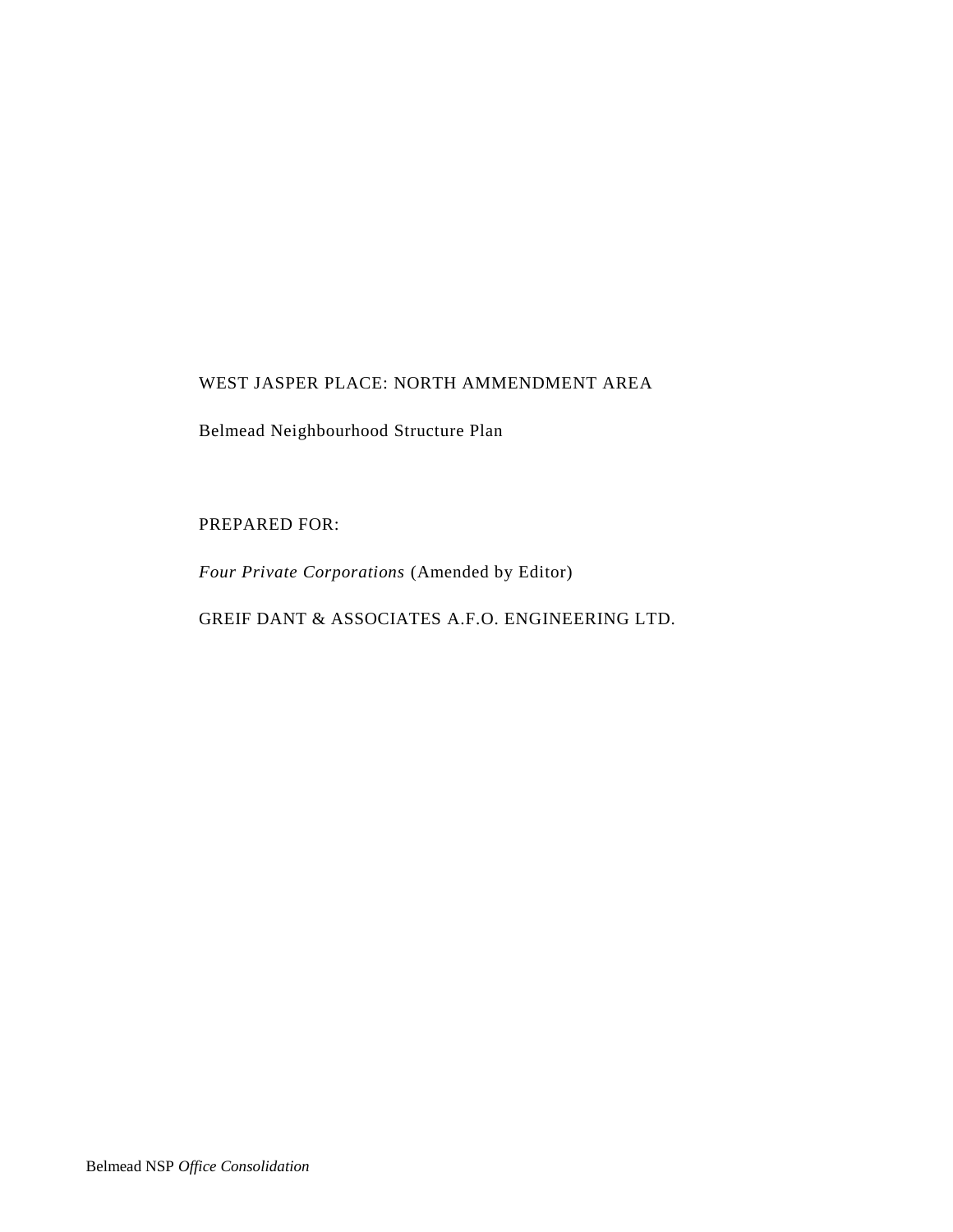### BACKGROUND INFORMATION

With the adoption of the Area Structure Plan Bylaw for the North Half of West Jasper Place, the Neighbourhood Structure Plans for La Perle and Aldergrove and various subdivisions for these neighbourhood a continuing supply of serviced land and has been available in West Jasper Place. In 1979 a Neighbourhood Structure Plan and concurrent subdivision application (79 - X - 87 - S) were submitted to the City of Edmonton. During the review procedures, Edmonton Water and Sanitation identified an area of possible concern regarding stormwater management. The affected area was the Belmead Neighbourhood and a portion of the La Perle subdivision.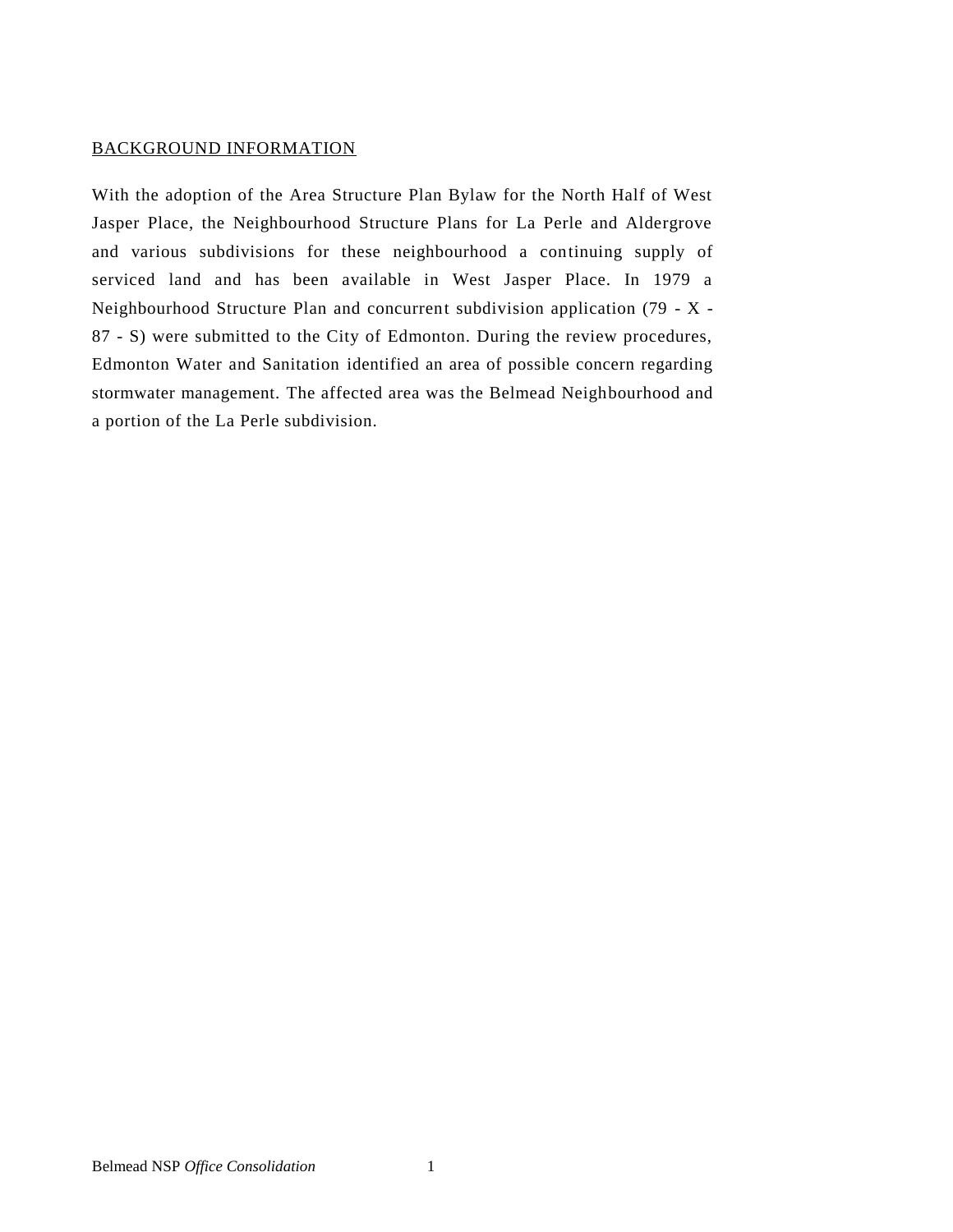#### **INTRODUCTION**

This submission to the City of Edmonton has been prepared on behalf of the landowners in the West Jasper Place North Ammendment Area of Belmead. In 1979, the City of Edmonton approved via bylaw (#5708) the North Ammendment plan (79 Avenue [*Whitemud Drive*] to 100 Avenue), for the neighbourhoods of La Perle, Belmead and Aldergrove. The implementation of development is brought about through the adoption of Neighbourhood Structure Plan and tentative plans of subdivision. This submission is intended to initiate this procedure for the Belmead Neighbourhood. As a result of this situation, the Neighbourhood Structure Plan and subdivision application were tabled by the Municipal Planning Commission until a solution was approved by Water and Sanitation. Accordingly, the Belmead owners, through A.F.D. Engineering, retained Northwest Hydraulic Consultants Ltd., to evaluate the situation and develop a method to handle stormwater management. The final proposal is one that will see the development of a small three acre stormwater detention pond. As a consequence of this new facility, the Neighbourhood Structure Plan has been ammended and these changes in the tentative plan of subdivision.

Amended by Editor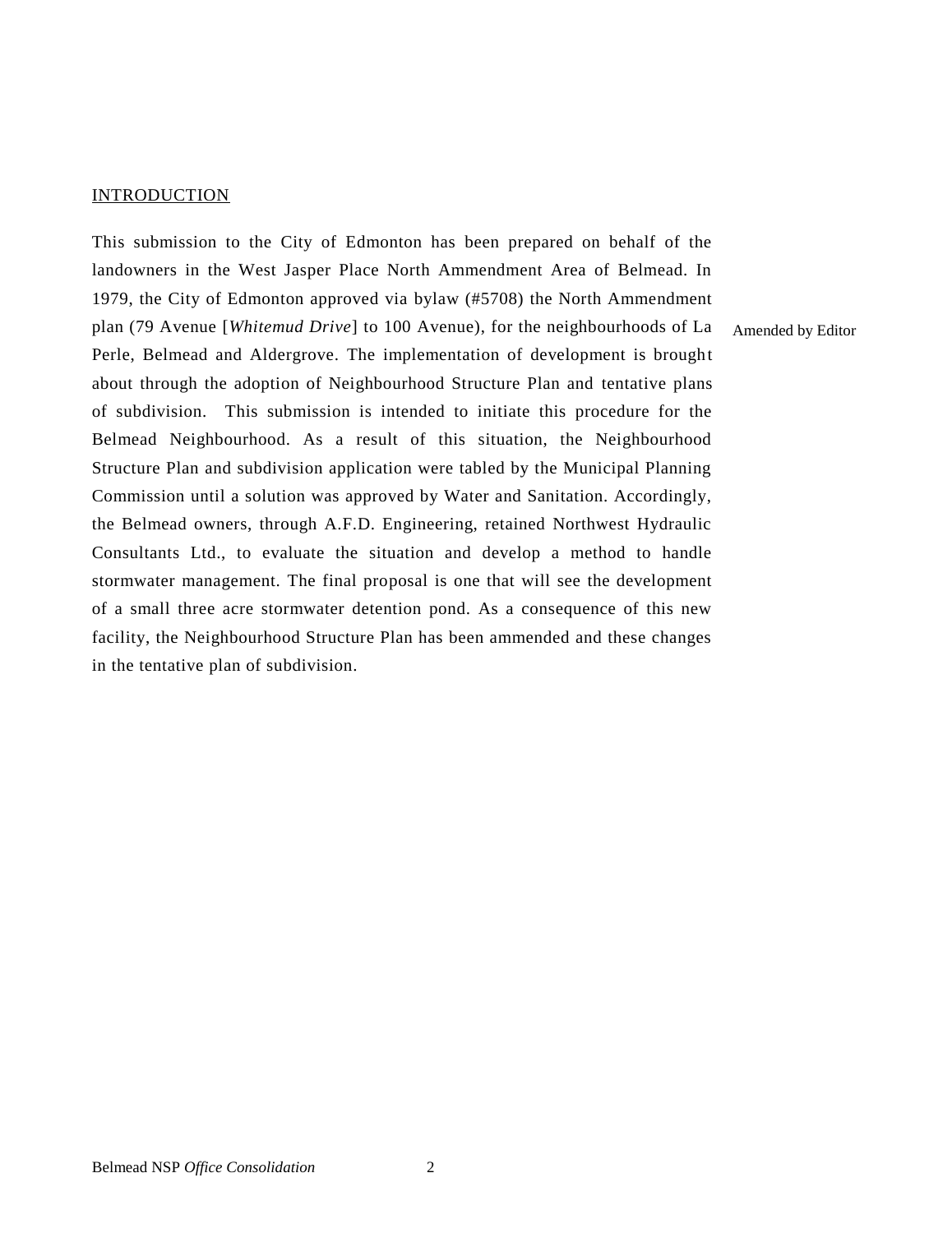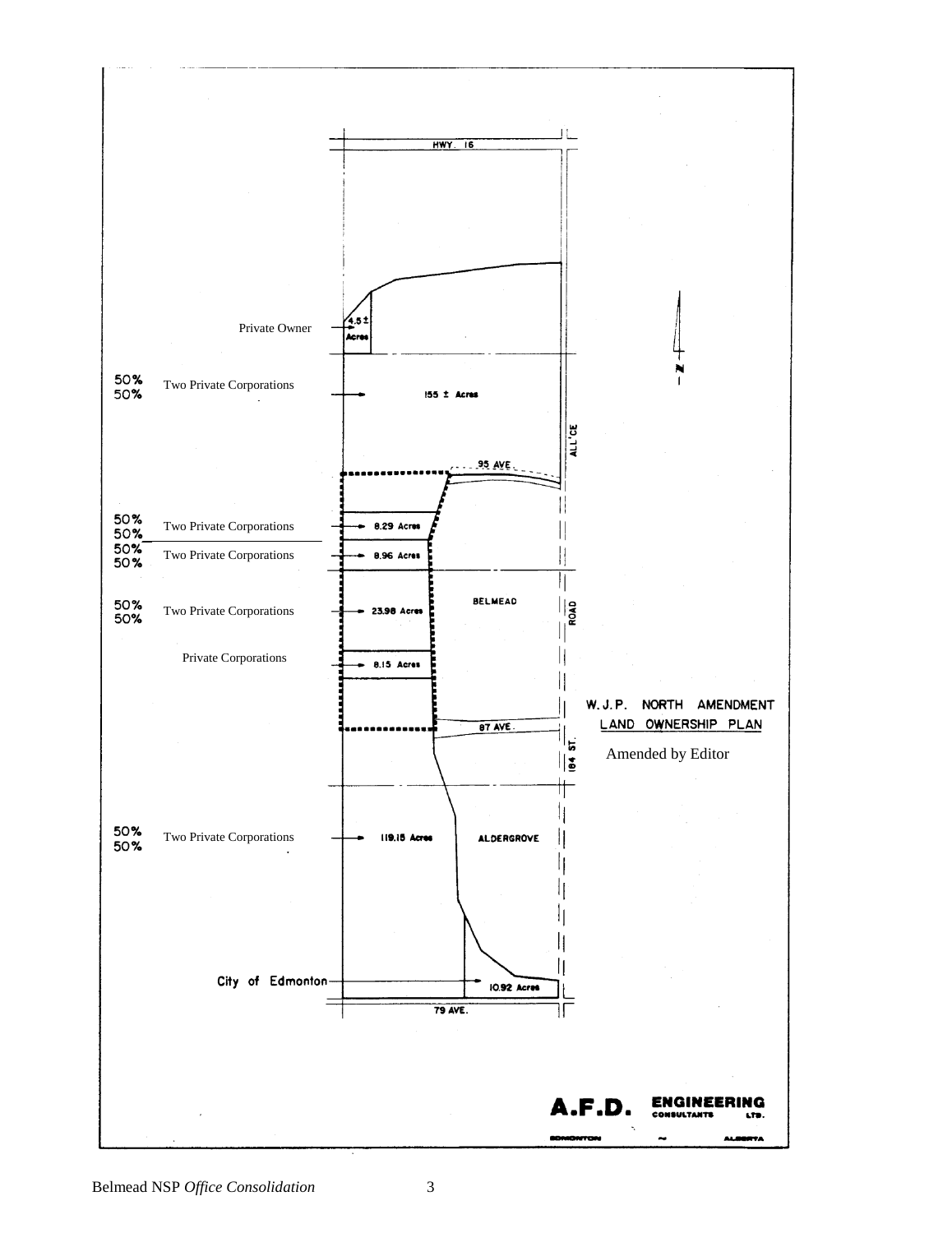### PROPOSED NEIGHBOURHOOD STRUCTURE PLAN

The revised plan for Belmead is for the area bounded by the existing sub division of the east, the City Limits on the west, 87 Avenue on the south and 95 Avenue on the North. In total the area contains 32.60 ha (80.57 ac). Under the proposed plan, the area is *predominantly* single family use. *Other land uses include a 3.1 ha (7.7 ac) park site which is located in the east central portion of the structure plan; a 1.09 ha semi-detached (RF4) housing site adjacent to 189 Street; a 0.74 ha row housing (DC2) site adjacent to 189 Street; a 0.94 religious assembly (US) site adjacent to 87 Avenue; and, a 0.68 ha neighbourhood convenience commercial site on the northwest corner of the intersection of 189 Street and 87 Avenue*.

The only other use within the neighbourhood is a 1.2 ha (2.89 ac) stormwater detention pond located adjacent to 95 Avenue and 188 Street. In the design of the circulation system consideration has been given to the provision of the bus route through Belmead, connecting with the La Perle/Aldergrove communities.

The land use summary for Belmead is shown in Table 1 and results in a gross density of *34.53 ppgha*. These are within the density guidelines established under the West Jasper Place North Ammendment.

Bylaw 10144 August 25, 1992

Bylaw 10144 August 25, 1992 Amended by Editor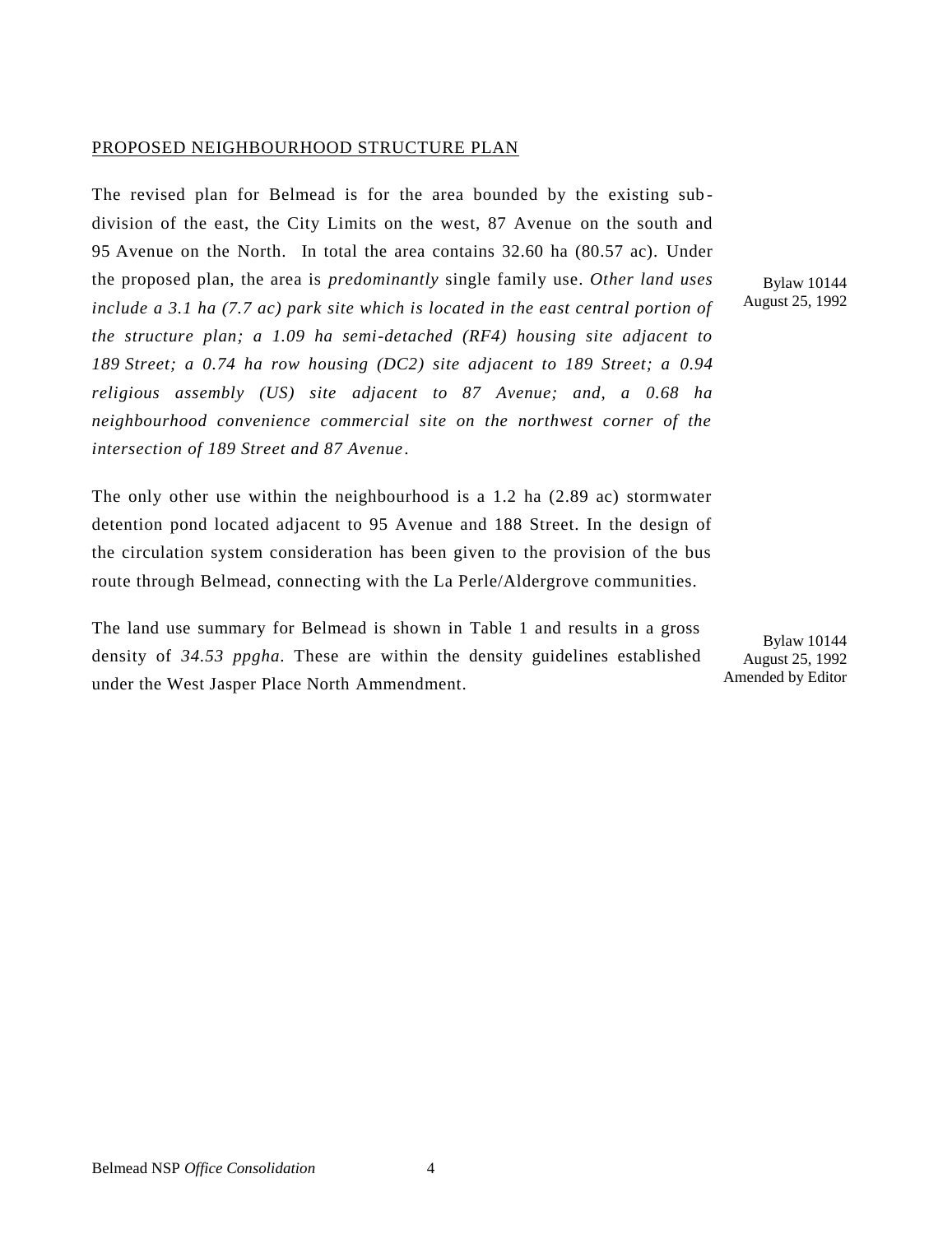# **TABLE 1 BELMEAD NEIGHBOURHOOD STRUCTURE PLAN (BYLAW NO. 10144) LAND USE AND POPULATION STATISTICS (Amended by Editor)**

|                                     | Area (ha) | % of Total<br><b>Area</b> |              |                            |            |
|-------------------------------------|-----------|---------------------------|--------------|----------------------------|------------|
| Gross Area                          | 32.60     | 100.00                    |              |                            |            |
| Stormwater Management<br>Facility   | 1.17      | 3.6                       |              |                            |            |
| Parks<br>Circulation                | 2.17      | 6.7                       |              |                            |            |
| <b>Arterial and Collector Roads</b> | 1.14      | 3.5                       |              |                            |            |
| <b>Local Roads</b>                  | 7.10      | 21.8                      |              |                            |            |
| Walkways                            | 0.02      | 0.1                       |              |                            |            |
| <b>Total</b>                        | 11.6      | 35.6                      |              |                            |            |
| Net Developable Area                | 21.00     | 64.4                      |              |                            |            |
| Commercial                          | 0.68      | 2.1                       |              |                            |            |
| <b>Religious Assembly</b>           | 0.94      | 2.9                       |              |                            |            |
| <b>Total Non-Residential</b>        | 1.62      | 5.0                       |              |                            |            |
|                                     |           |                           | <b>Units</b> | % of Total<br><b>Units</b> | Population |

| <b>Total Residential</b> | 19.9  | 59.5 | 331        | 100.0 | 1,126 |
|--------------------------|-------|------|------------|-------|-------|
| Row Housing (DC2)        | 0.74  | 2.3  | 19         | 5.7   | 57    |
| Semi-detached (RF4)      | 1.09  | 3.3  | 22         | 6.6   | 66    |
| Single Detached (RF1)    | 17.56 | 53.9 | <b>290</b> | 87.6  | 1,003 |
|                          |       |      |            |       |       |

Density: 34.53 persons per gross developable hectare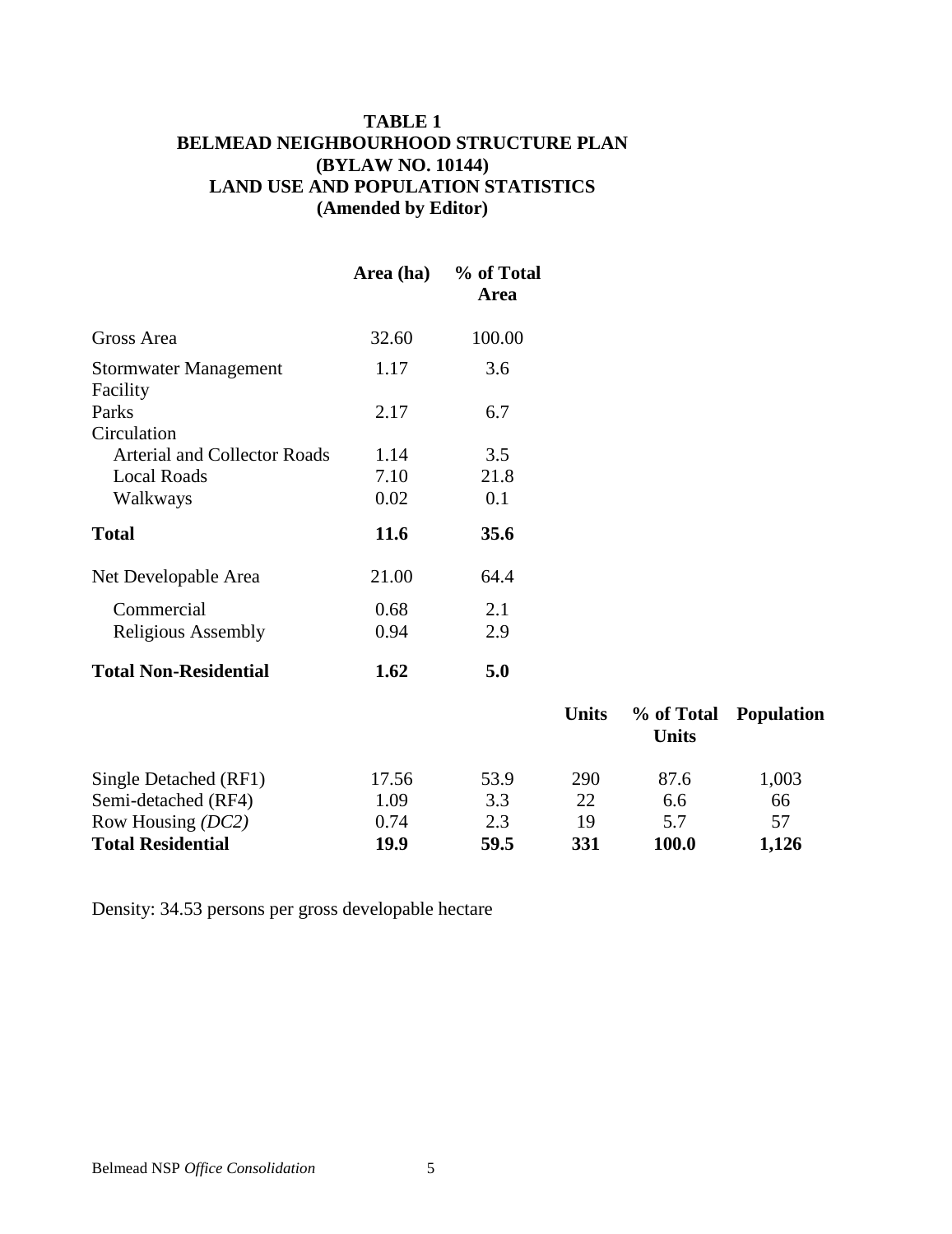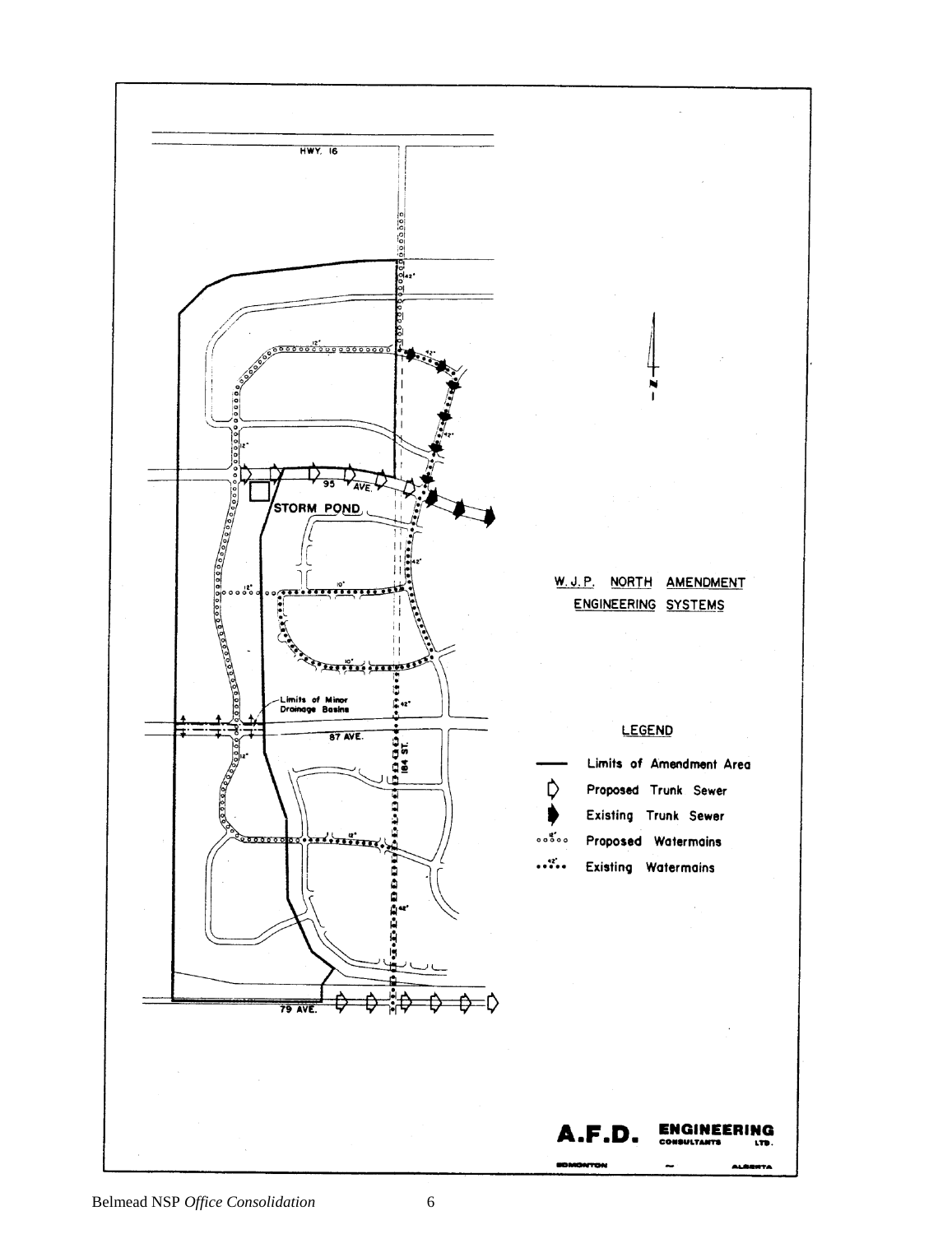#### *Residential*

The total number of lots to be created by plan of subdivision will be *331*, designated RF1, RF4, and DC2 under the *Zoning* Bylaw. This would result in a population of some *1,126* people.

*The plan area is predominantly singe-detached residential except one semidetached residential housing site and one row housing parcel, both of these sites are located in the southwest corner of the plan area.*

*The proposed semi-detached residential housing site is intended to accommodate bungalow units and a private internal roadway, as a bareland condominium development.*

*As stated in Bylaw 10144, the future row housing parcel would be subdivided, and zoned DC2 to ensure the sensitive transition between this site development and abutting sites. The proposed row housing development would include the application of appropriate landscape and buffering development regulations to ensure a compatible interface between this residential area and the commercial on its south boundary and the semi-detached residential housing area on its north boundary. The row housing buildings and private internal roadway will be developed under a bareland condominium. Landscaping and associated buffer treatments for this site will be detailed in an accompanying landscaping plan to be submitted for approval at the development permit stage. A combination of fencing and landscaping is recommended with special attention being directed to the aesthetics of the visual screening and its effectiveness for noise attenuation.*

### *Commercial*

*The commercial site at the entrance of the Neighbourhood is proposed at the intersection of two major roads (87 Avenue and 189 Street) to ensure proper access without drawing additional (commercial) traffic into the residential areas, and to provide easy access to residents.*

Bylaw 10144 August 25, 1992

Bylaw 10144 August 25, 1992 Amended by Editor

Amended by Editor Bylaw 10144 August 25, 1992

> Bylaw 10144 August 25, 1992

Amended by Editor Bylaw 10144 August 25, 1992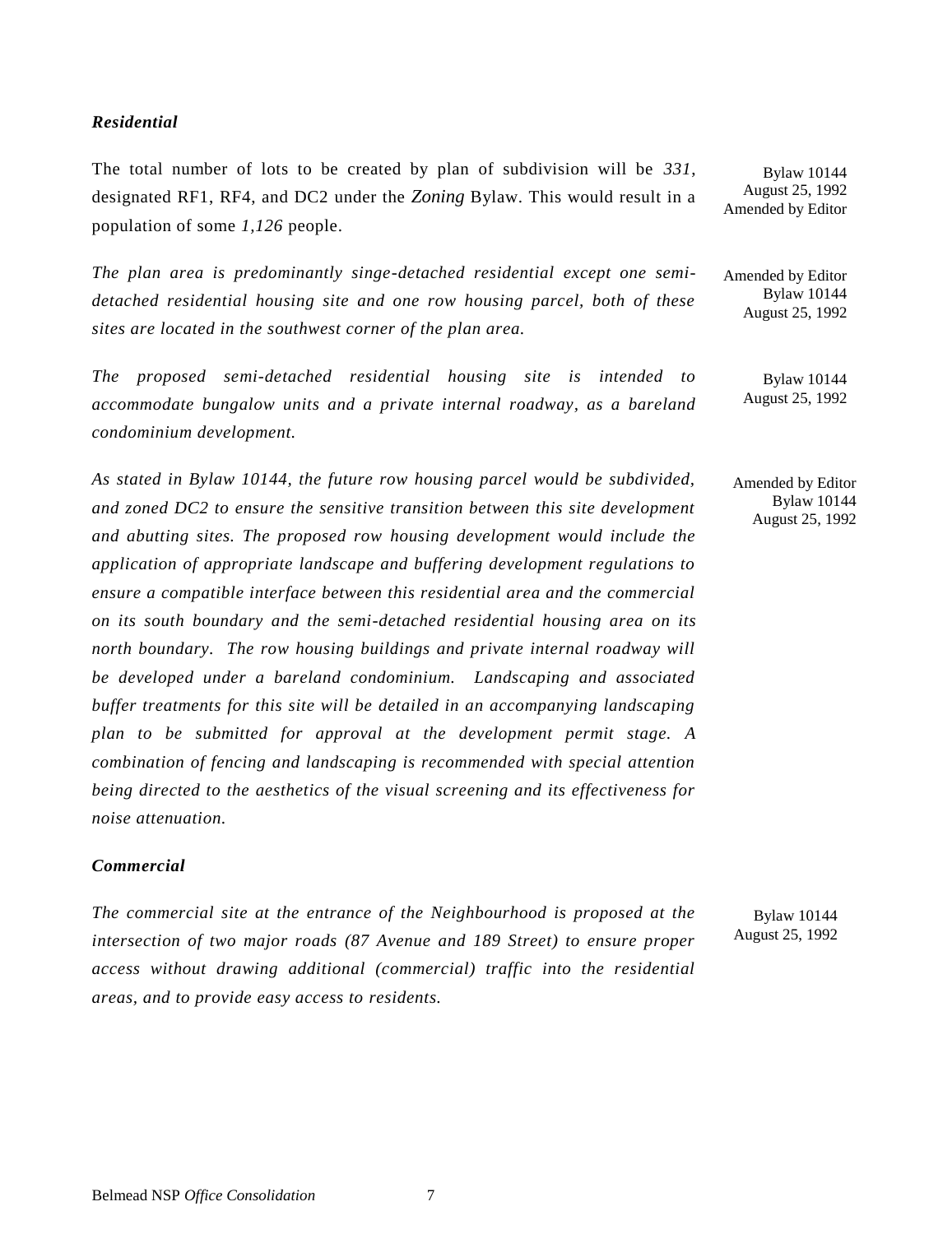#### *Institutional*

#### *Schools*

Bylaw 10144 August 25, 1992

*Student Generation is estimated at 201 public elementary, public junior high at 93 students and public senior high at 64 students (Table 2).*

*Elementary school students would attend Public and Separate schools located in the Plan Area at Belmead Elementary and St. Benedict Elementary. Public Junior and Senior High School students would attend the Westlawn and Jasper Place schools situated east of the Plan Area. Separate Junior and Senior High students would attend St. Thomas Junior High and St. Francis Xavier Senior High located in established communities to the east.*

Bylaw 10144 August 25, 1992

## **Table 2 School Students (Bylaw 10144)**

|               | Elementary | Junior High | Senior High |
|---------------|------------|-------------|-------------|
| Public        | 142        | 66          | 49          |
| Separate      | 59         | 27          | 15          |
| <b>Totals</b> | <b>201</b> | 93          | 64          |

#### *Religious Assembly*

*The religious assembly site is proposed in the location and at the size required by the private institution. The church group is the purchaser and beneficial owner of the religious assembly site. Once the appropriate development approvals are in place, the church group will proceed with the building design and development of this parcel of land.*

#### *Transportation*

*Private roadways within the proposed semi-detached housing site and row housing site are proposed at a reduced width of 9.0m from the standard public roadway width of 17.0m. All necessary services can be accommodated within this reduced road width with shallow utilities (power and gas) accommodated by typical easement arrangements. The private roadways for access requirements and on the condominium plan will be treated as a separate lot* 

Bylaw 10144 August 25, 1992 Amended by Editor

Bylaw 10144 August 25, 1992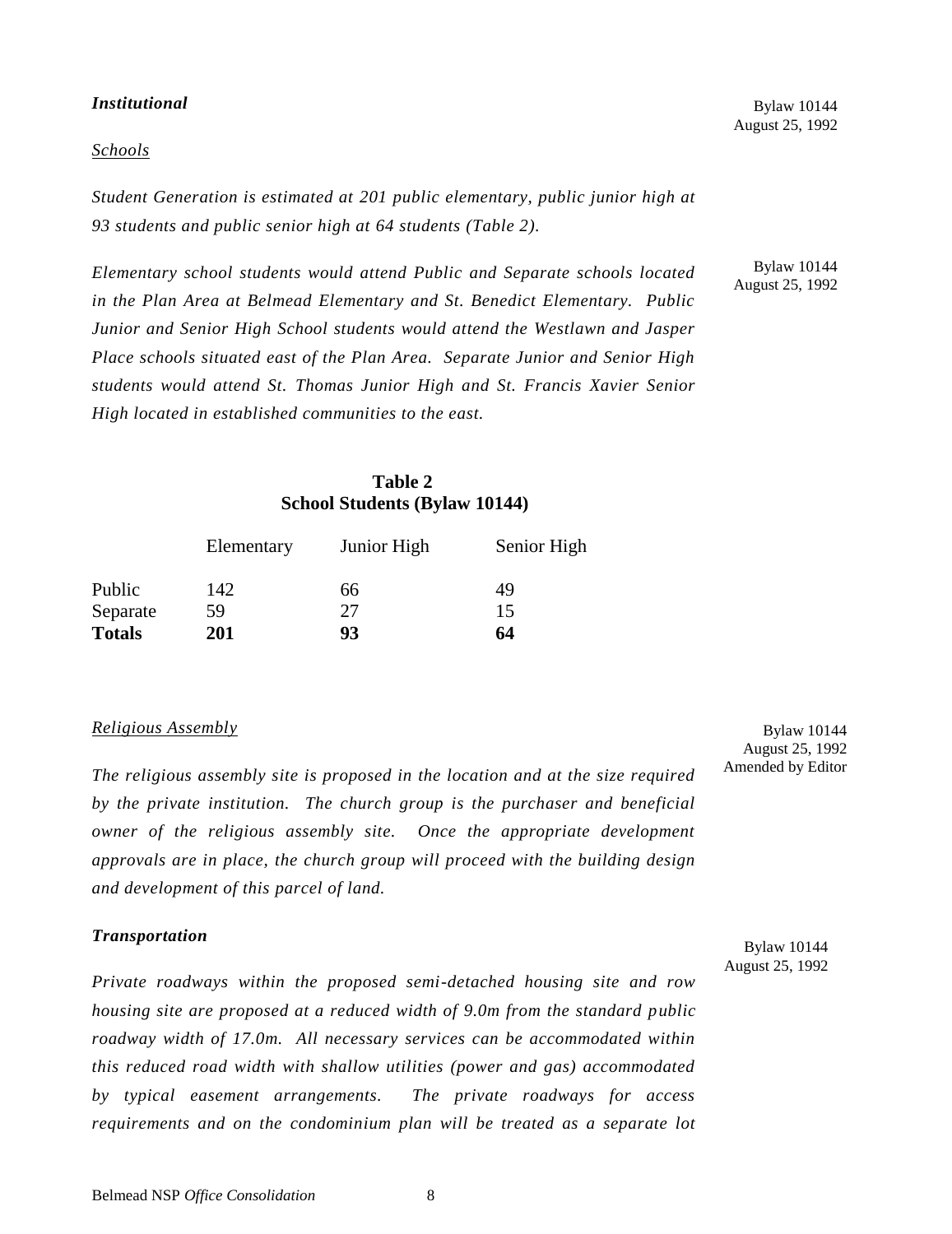*owned in common. Maintenance of the private roadways would be a responsibility of the condominium association.*

*A modified local roadway system facilities development of the southwest portion of the plan area and defines access as follows:* Bylaw 10144 August 25, 1992

- *All directional access to the semi-detached site from the future alignment for 189 Street only.*
- *All directional access to the row housing site from the future alignment for 189 Street only.*
- *Single detached residential uses will be served by a public local roadway involving a cul-de-sac connecting to 189 Street.*
- *Two all-directional access points will be provided to the neighbourhood commercial site from 189 Street.*
- *Two right-in/right-out accesses to the neighbourhood commercial site from 87 Avenue will be provided.*
- *The religious assembly site will also gain access from an existing road access located slightly to the west on 87 Avenue which serves a natural resource development operation.*

### *Recommendation*

#### Amended by Editor

In summary it is respectfully requested that the Municipal Planning Commission:

- 1) Approve the Belmead Neighbourhood Structure Plan.
- 2) Authorize the preparation of the adopting Bylaw for Council's consideration along with the necessary advertising.
- 3) Approve the subdivision plan as submitted for the affected area.
- 4) Support the requested land use designated and instruct the applicant to make the necessary application for reclassification.